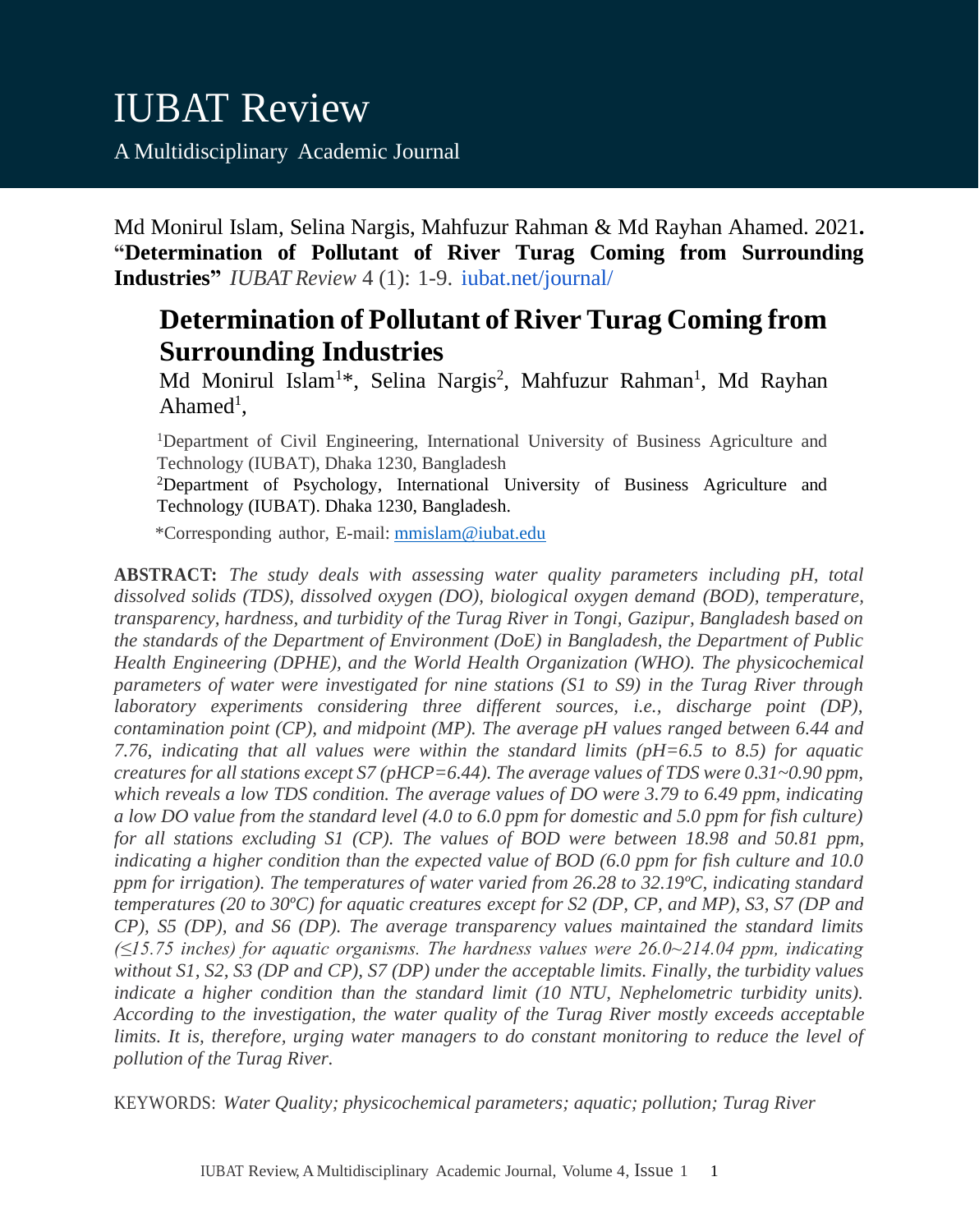## **1. Introduction**

Water quality is inextricably linked to public<br>health, ecological sustainability, and sustainability, and regional societal benchmarks. It is believed that poor drinking water quality causes<br>eighty% of all illnesses worldwide of all illnesses (Mukherjee and Singh, 2022). Clean water shortage is and will continue to be a major worldwide concern in the years ahead. According to United Nations, approximately 7.7 billion people are currently experiencing water scarcity which is expected to increase  $\sim$ 34% by 2050 (Mukherjee and Singh, 2022). In addition, water quality worsens daily due to various natural and anthropogenic reasons, i.e., hydrogeochemical phenomena, uncontrolled discharge of industrial effluent, agricultural wastes, etc. It is vital to employ proper river water management strategies, including extensive monitoring and quality assessment procedures, in order to sustainably preserve water quality.

Numerous industrial facilities in Bangladesh are built next to rivers or other waterways. Industrial wastewater is dumped into rivers directly or indirectly, contaminating surface water (Rahman et al., 2021). Over the last several decades, both urban solid waste and industrial effluents have significantly harmed Bangladesh's river water quality (Uddin and Jeong, 2021).

The Turag River is a river that flows through Dhaka, the capital city of Bangladesh. Current environmental and water pollution concerns along this river have resulted in a biological and hydrological impasse, which has caused it to become a significant source of pollution. A wide variety of industries have sprung up along the banks of this river, including petrochemical plants, tanneries, textile mills, and rubber and cotton mills. In addition, the Turag River's physiochemical characteristics and heavy metal content exceed the acceptable value, causing skin, diarrhea, dysentery, respiratory ailments, anemia, and birth difficulties. Besides, public health is harmed by odor pollution and respiratory diseases. Necessary steps should be taken to reduce pollution. Numerous prior researches have used statistical approaches to determine seasonal fluctuation in surface water quality over time in water quality metrics and physicochemical rates (Islam et al., 2019;



**Figure 1. Sampling point (point source) adjacent to the IUBAT Boundary**

IUBAT Review, A Multidisciplinary Academic Journal, Volume 4, Issue 1 2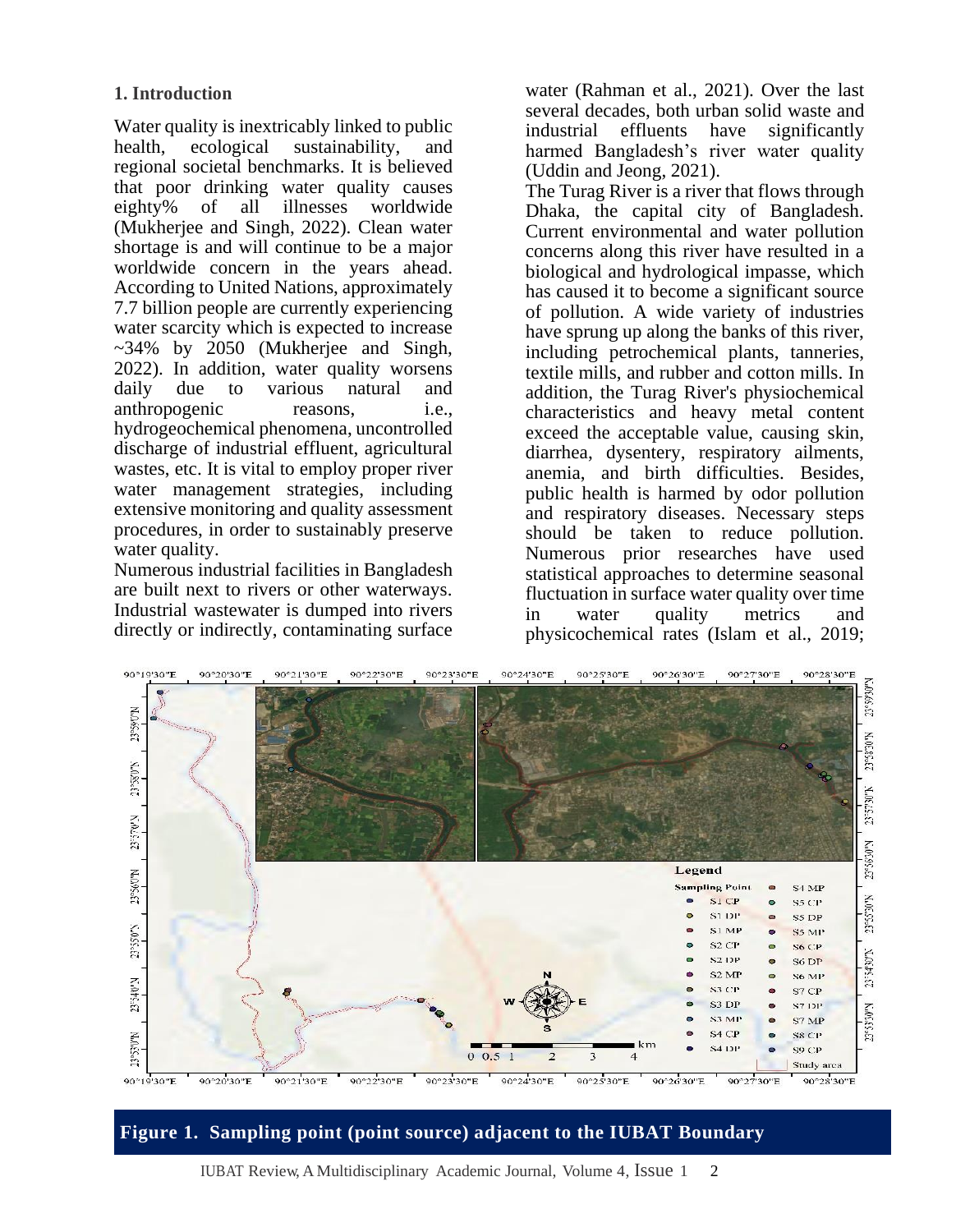Rahman et al., 2021; Tahmina et al., 2018). Water quality data must be updated often due to continual fluctuation in water quality. Therefore, the research aimed to determine the water quality state of the Turag River as a result of industrial effluent discharge.

Kashimpur (23.98 $\degree$  N and 90.33 $\degree$  E); and Jarun, Konabari (23.99º N and 90.33º E).

# **2.2 Sample collection and data analysis**

A comprehensive range of physicochemical parameters like temperature, dissolved



**Figure 2.** Field scenario and sample collection.

### **2. Materials and methods**

#### **2.1 Study area**

The study areas were situated at various points along the Turag River (Fig. 1). In Turag, samples were collected on Ijtema Road, Tongi  $(23.89^{\circ} \text{ N} \text{ and } 90.39^{\circ} \text{ E});$ Nishatnagar, Gazipur, Tongi Bypass Road  $(23.89° \text{ N}$  and  $90.38° \text{ E})$ ; Abdullahpur Highway (23.90º N and 90.39º E); 120/5 Squibb Road (23.90º N and 90.38º E); Bakrail Bridge, Bhadam Road (23.90° N and 90.36° E): ZiraniKashimpur Road. E); ZiraniKashimpur Road,

oxygen (DO), and pH, turbidity, total dissolved solids (TDS), biochemical oxygen demand (BOD), transparency, and hardness was measured to assess the inland surface water quality in the Turag River.

Three water samples were collected from each of the stations of the Turag River. Sampling was done in 500ml plastic bottles (Fig. 2). The bottles were cleaned with distilled water before they were used to sample collection. All of the samples were collected via grab sampling. Immediately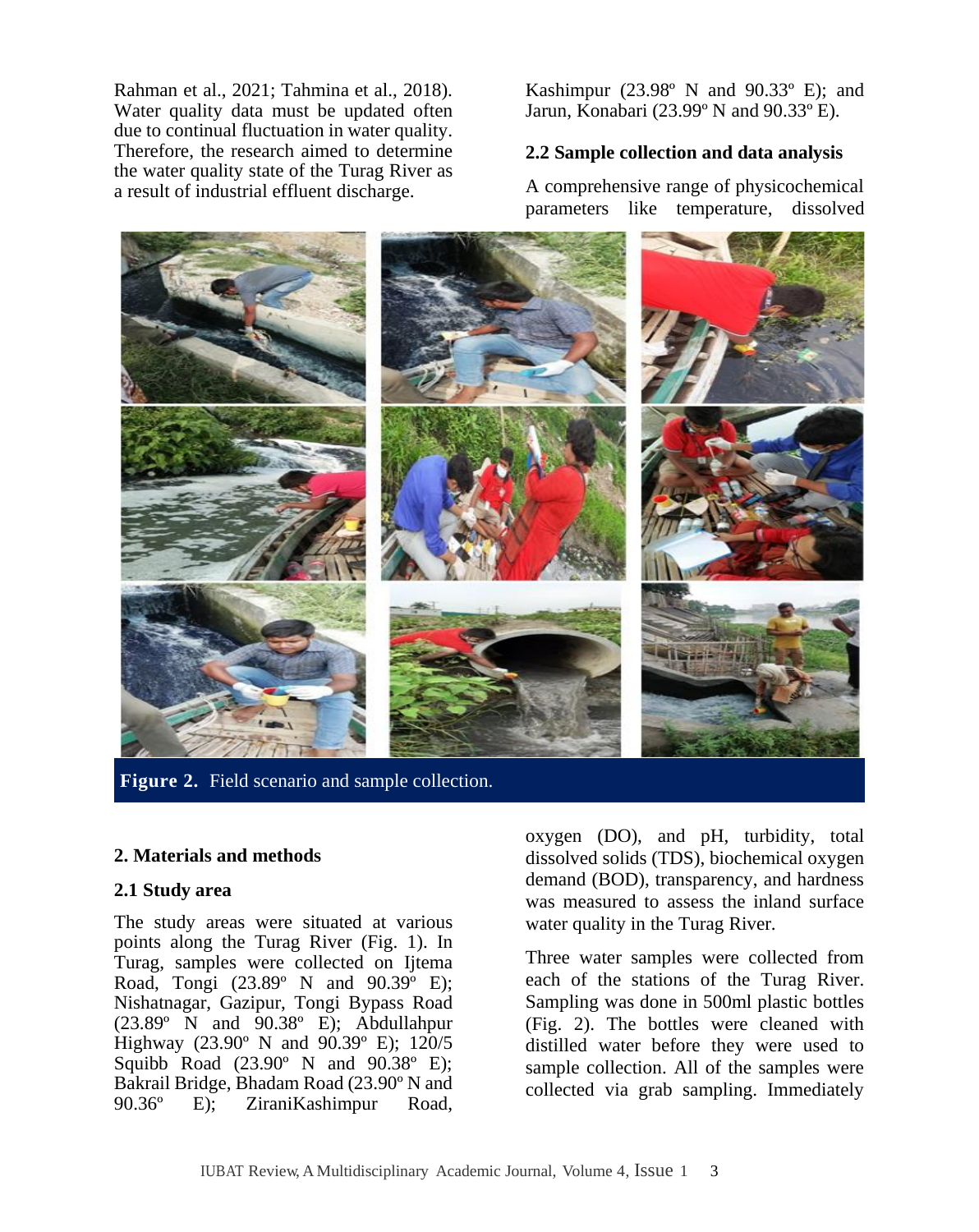after sampling, the bottles were sealed and carefully labelled to ensure that they could be identified. The pH parameters were measured using a pocket-type pH meter; TDS was measured using a TDS meter; DO and BOD values were checked by titration; temperatures were measured by thermometer; transparency was checked by Secchi disk; total hardness value measured by EDTA titration; turbidity was measured by turbidity meter.

During sample collection, it was observed that all forms of trash, including solid, liquid, and chemical, are dumped into the Turag River by the surrounding residents (Fig. 2). Pollute the Turag River with a complex combination of toxic organic and inorganic substances from industries and domestic garbage. The water level drops, and the water quality deteriorates throughout the dry season with minimal flows.

# **3. Result and Discussion:**

We have collected data from April 2019 to March 2020. At first, we collected samples from station 1, station 2, and station 3. After October 2019, we increased our number of stations (4,5,6,7,8, and 9). In station 1, from June 2019 to October 2019, we could not collect samples because there was a rainy season. In rainy season outlet of the disposal from industry goes to under the river water. So, we could not collect the disposal sample for station 1. According to our experiment, the results are described as follows:

pH value without station 3 MP (November 2019), station 4 CP (December 2019 and January 2020), station 5 DP (December 2019), station 7 DP (December 2019), CP (January 2020 to March 2020), station 8 CP (December 2019, February 2020 and March 2020) all station were accepted level (Table 1). Surface water systems often exhibit the pH range of 6.5 to 8.5, that is ideal for irrigation and fish farming (DoE, 1997a, b).

TDS values are under the standard level; that is why all values are suitable for aquatic lives. However, the TDS values are not appropriate for drinking purposes because they exceeded the standard. According to Rahman et al. (2021) and Aktar and Moonajilin (2017), TDS values in the Turag River range between 519 to 783 mg/L. DO values were comparatively higher than the standard level, which was also in the accepted level. But station 1 in CP (November 2019, February 2020, and March 2020) and station 3 in DP (May 2019) are comparatively less than the standard level, which is not accepted. BOD value for all stations were very high, which are fallen unacceptable level. Aktar and Moonajilin (2017) and Ahmed et al. (2016) refer to BOD values between 13 to 73 mg/L, while in this study, the mean maximum value is 48.1 mg/L. The BOD level shows the presence of an excessive number of bacteria/microorganisms in the water, which might be the result of industrial and household wastewater that depleted the DO in the river water, resulting in an increased the BOD (Hasan et al., 2019). The mean temperature of the water samples taken from the three points fell within a reasonable range (26.28 to 32.19ºC). Temperature value for station 1 MP (November 2019), station 2 DP (April 2019 to June 2019, August 2019 to November 2019 and February 2020), CP (April 2019 to June 2019, August 2019 to October 2019, and February 2020), and MP (May 2019, July 2019, August 2019 and February 2020), station 3 DP (May 2019 to October 2019), CP (April 2019 to October 2019) and MP (July 2019, Auguest 2019, October 2019 and November 2019), station 4 DP (November 2019), MP (December 2019), station 5 DP (December 2019 and February 2020), CP (December 2019) and MP (November 2019), station 6 DP (December 2019 and March 2020) and MP (November 2019), station 7 DP (December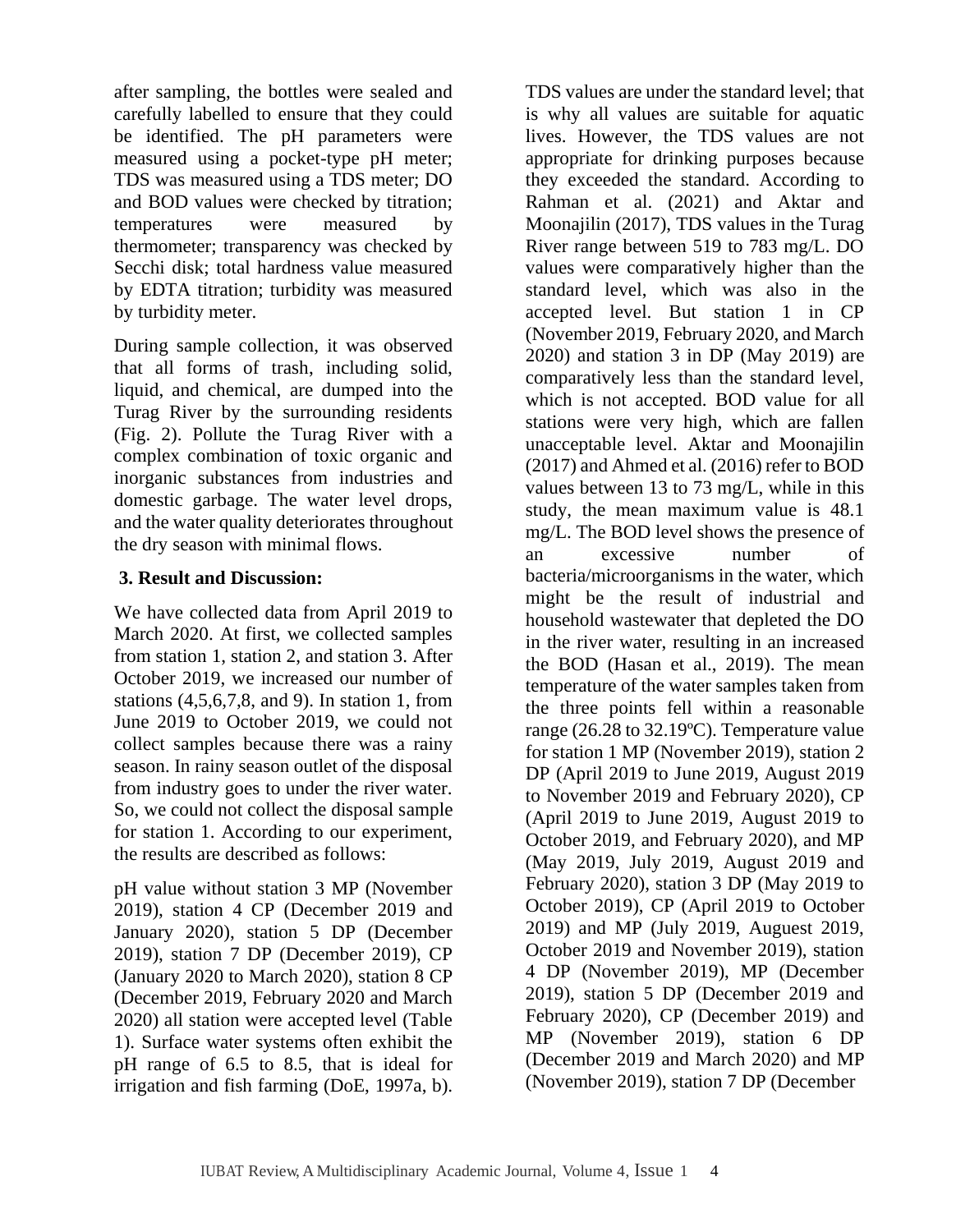| <b>Tuble 1.</b> Comparison of water quality parameters while standards based on unforcint source<br>points and stations (DoE, 1997a, b; Huq and Alam, 2005; Rahman, 1992). |                     |              |                |           |            |            |            |                |              |                |          |                         |            |            |                |            |                  |              |                |            |            |            |          |                |
|----------------------------------------------------------------------------------------------------------------------------------------------------------------------------|---------------------|--------------|----------------|-----------|------------|------------|------------|----------------|--------------|----------------|----------|-------------------------|------------|------------|----------------|------------|------------------|--------------|----------------|------------|------------|------------|----------|----------------|
| Parame<br>ter                                                                                                                                                              | <b>Standar</b><br>d |              | <b>DP</b>      |           |            |            |            | $\bf CP$       |              |                |          |                         |            | <b>MP</b>  |                |            |                  |              |                |            |            |            |          |                |
|                                                                                                                                                                            | guidelin<br>e       | $\mathbf{1}$ | $\overline{2}$ | 3         | 4          | 5          | 6          | $\overline{7}$ | $\mathbf{1}$ | $\overline{2}$ | 3        | $\overline{\mathbf{4}}$ | 5          | 6          | $\overline{7}$ | 8          | $\boldsymbol{9}$ | $\mathbf{1}$ | $\overline{2}$ | 3          | 4          | 5          | 6        | $\overline{7}$ |
| Temp.<br>(C)                                                                                                                                                               | $20$ to<br>30       | $\sqrt{ }$   | $\times$       | $\sqrt{}$ | $\sqrt{ }$ | $\sqrt{ }$ | $\times$   | $\times$       | $\sqrt{ }$   | $\times$       | $\times$ | $\sqrt{ }$              | $\sqrt{ }$ | $\sqrt{ }$ | $\times$       | $\sqrt{ }$ | V                | $\sqrt{}$    |                | $\sqrt{ }$ |            | $\sqrt{}$  | V        | $\sqrt{ }$     |
| pH                                                                                                                                                                         | $6.5$ to<br>8.5     | $\sqrt{ }$   | N              | V         |            | V          | V          | $\sqrt{ }$     |              | $\sqrt{ }$     | V        | $\mathcal{N}$           | $\sqrt{ }$ | $\sqrt{ }$ | $\sqrt{ }$     | V          | N                | $\sqrt{}$    |                | $\sqrt{ }$ | $\sqrt{ }$ | $\sqrt{}$  | V        |                |
| DO<br>(mg/L)                                                                                                                                                               | $4$ to 6            | $\sqrt{ }$   | اد             | N         |            | N          |            | $\sqrt{ }$     |              | $\sqrt{ }$     | N        | $\Delta$                | $\sqrt{ }$ | $\sqrt{ }$ | $\sqrt{ }$     | ٦l         |                  | $\times$     |                | $\sqrt{ }$ |            | $\sqrt{ }$ | N        |                |
| <b>BOD</b><br>(mg/L)                                                                                                                                                       | 6.0                 | $\times$     | $\times$       | $\times$  | $\times$   | $\times$   | $\times$   | $\times$       | $\times$     | $\times$       | $\times$ | $\times$                | $\times$   | $\times$   | $\times$       | $\times$   | $\times$         | $\times$     | $\times$       | $\times$   | $\times$   | $\times$   | $\times$ | $\times$       |
| <b>TDS</b><br>(ppt)                                                                                                                                                        | 1.00                | $\sqrt{ }$   | اد             | $\sqrt{}$ |            | N          | $\sqrt{ }$ | $\sqrt{ }$     | $\sqrt{ }$   | $\sqrt{ }$     | V        | $\sqrt{ }$              | $\sqrt{ }$ | $\sqrt{ }$ | $\sqrt{ }$     | $\sqrt{ }$ | $\mathcal{N}$    | $\sqrt{ }$   |                | $\sqrt{ }$ | $\sqrt{ }$ | $\sqrt{}$  | J        | $\sqrt{ }$     |
| TT<br>(NTU)                                                                                                                                                                | 10.0                | $\times$     | $\times$       | $\times$  | $\times$   | $\times$   | $\times$   | $\times$       | $\times$     | $\times$       | $\times$ | $\times$                | $\times$   | $\times$   | $\times$       | $\times$   | $\times$         | $\times$     | $\times$       | $\times$   | $\times$   | $\times$   | $\times$ | $\times$       |
| TH<br>(mg/L)                                                                                                                                                               | 123                 | $\times$     | $\times$       | $\times$  | $\sqrt{ }$ | $\sqrt{ }$ | $\sqrt{ }$ | $\times$       | $\times$     | $\times$       | $\times$ | $\gamma$                | $\sqrt{ }$ | $\sqrt{ }$ | $\sqrt{ }$     | ٦l         |                  | N            |                | $\sqrt{ }$ |            | $\sqrt{ }$ | ٦Ι       | N              |
| TS<br>(in.)                                                                                                                                                                | 40                  |              |                |           |            |            |            |                |              | $\sqrt{ }$     | اد       |                         | $\sqrt{ }$ | $\sqrt{ }$ | $\sqrt{ }$     | N          |                  | $\sqrt{ }$   |                | N          |            | $\sqrt{ }$ |          |                |

**Table 1.** Comparison of water quality parameters with standards based on different source

2019 and February 2020), CP (January 2020 to March 2020) and station 9 CP (December

2019) are not accepted because this value is more than the standard value, but others are accepted. Transparency value for all stations was accepted. Total hardness value for station 1 MP (April 2019 to May 2019 and January 2020 to March 2020), station 2 DP (September 2019), CP (June 2019 to December 2019), MP, station 3 CP (May 2019 to December 2019), MP, station 4 DP, CP (November 2019 and January 2020 to March 2020), MP, station 5 DP (November 2019 and January 2020), CP, MP, station 6, station 7, CP, MP, station 8 and station 9 are under the standard value. But the value of the others of hardness was comparatively higher than the standard value. Turbidity value for station 2 DP (January 2020), and station 3 DP (April 2019 to May 2019 and January 2020 to March 2020), CP (January 2020 to March 2020) are under the standard value. But the value of the other turbidity was

comparatively higher than the standard value. pH values were not acceptable to limit during the Estima without station 1 and station 2 DP (before Estima 2020 and after 1st Estima 2020, Table 2). During the Estima, all TDS values were accepted level. During the Estima without station 1 and station, 2 DP all DO values were not accepted. During the Estima BOD value for all points of our selected 3 stations were very high, which is unacceptable. During the Estima, temperature value without station 2 CP (before Estima 2020 and after 1st Estima 2020), station 3 DP (after 2nd Estima 2020) and CP all were accepted. During the Estima, transparency value for all stations were accepted (Table 2). During, the Estima, total hardness value without station 1 MP (after 1st Estima 2020 and after 2nd Estima 2020) and station 3 MP (after 1st Estima 2020 and after 2nd Estima 2020) are comparatively higher than the standard value. During the Estima, all Turbidity values were relatively higher than the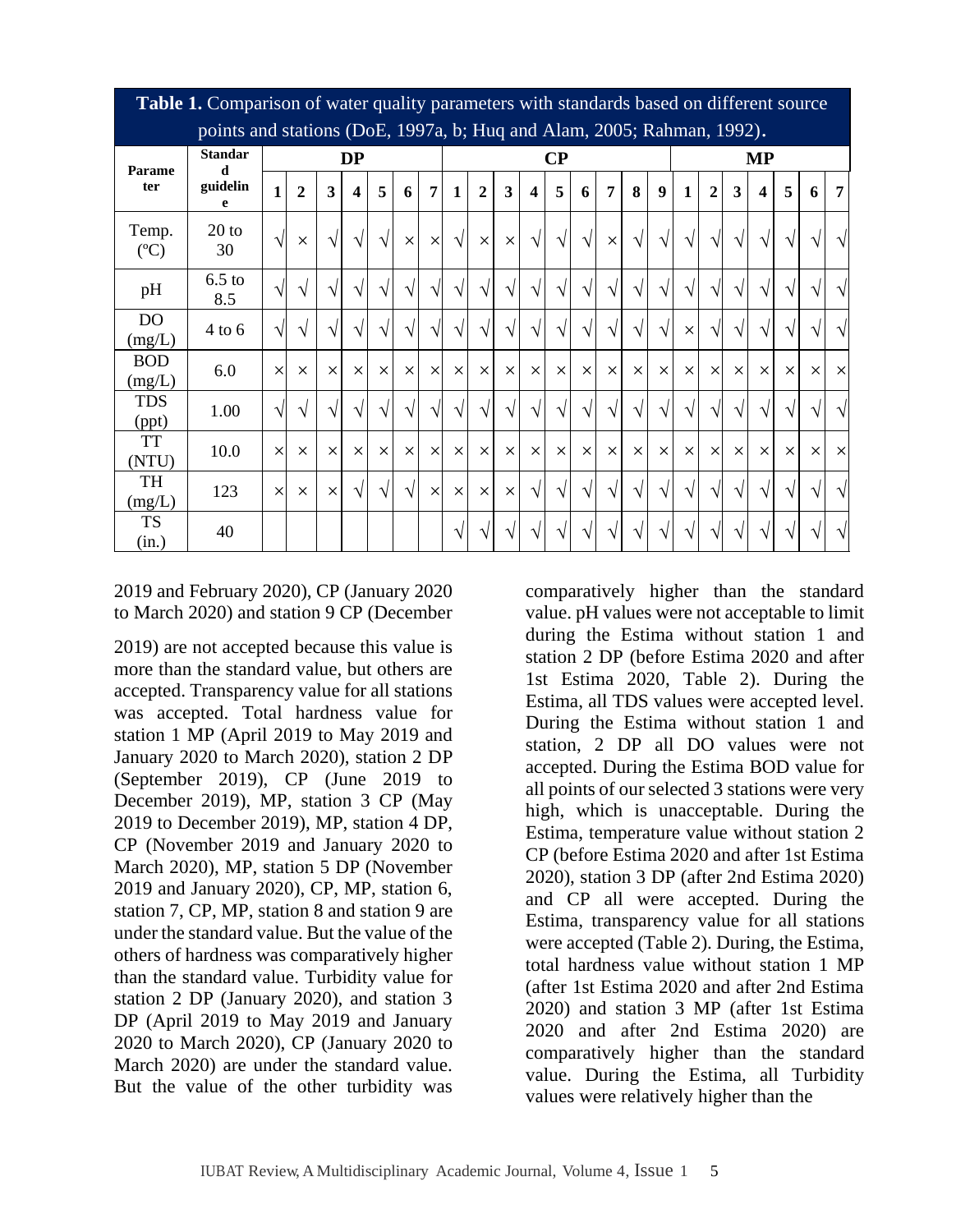**Table 2. Parameter's value during the Estima time (TDS, total dissolved solids; DO, dissolved oxygen; BOD, biological oxygen demand; Tem., temperature; TS, transparency; TH, total hardness; and TT, turbidity).**

| Station                                   | Point     | Time                      | pH   | <b>TDS</b> | DO     | <b>BOD</b> | Tem.    | <b>TS</b> | TH     | <b>TT</b>                                                   |
|-------------------------------------------|-----------|---------------------------|------|------------|--------|------------|---------|-----------|--------|-------------------------------------------------------------|
|                                           |           |                           |      | (ppt)      | (mg/L) | (mg/L)     | $(^0C)$ | (in.)     | (mg/L) | (NTU)                                                       |
|                                           |           | Before Estema, 2020       | 7.30 | 0.49       | 4.20   | 28.72      | 27.00   |           | 187.00 | 30.12                                                       |
|                                           | DP        | After 1st<br>Estema, 2020 | 7.50 | 0.40       | 4.40   | 31.41      | 26.00   |           | 181.00 | 36.52                                                       |
| $1$ (Lat.:<br>23.8906;<br>Long.: 90.3908) |           | After 2nd<br>Estema, 2020 | 7.60 | 0.38       | 4.90   | 32.00      | 27.00   |           | 170.00 | 42.14                                                       |
|                                           |           | Before Estema, 2020       | 7.70 | 0.45       | 4.90   | 35.00      | 23.00   | 2.80      | 191.00 | 30.00                                                       |
|                                           | CP        | After 1st<br>Estema, 2020 | 7.90 | 0.41       | 5.20   | 38.50      | 21.00   | 2.50      | 163.00 | 39.70                                                       |
|                                           |           | After 2nd<br>Estema, 2020 | 8.00 | 0.34       | 5.60   | 42.00      | 20.00   | 1.50      | 132.00 | 53.11                                                       |
|                                           |           | Before Estema, 2020       | 7.00 | 0.43       | 4.21   | 28.21      | 27.00   | 3.70      | 144.00 | 30.48                                                       |
|                                           | MP        | After 1st<br>Estema, 2020 | 7.40 | 0.40       | 4.80   | 31.30      | 26.00   | 2.90      | 118.00 | 38.39                                                       |
|                                           |           | After 2nd<br>Estema, 2020 | 7.20 | 0.37       | 5.10   | 33.00      | 25.00   | 2.00      | 96.00  | 40.35                                                       |
|                                           |           | Before Estema, 2020       | 7.40 | 0.61       | 4.90   | 77.51      | 29.00   |           | 195.00 | 22.87<br>26.32<br>22.26<br>34.38<br>38.57<br>28.08<br>34.12 |
|                                           | DP        | After 1st<br>Estema, 2020 | 7.60 | 0.57       | 5.20   | 80.05      | 28.00   |           | 178.00 |                                                             |
|                                           |           | After 2nd<br>Estema, 2020 | 6.67 | 0.64       | 4.50   | 79.60      | 30.00   |           | 191.00 |                                                             |
| $2$ (Lat.:<br>23.8941;<br>$Long.$ :       |           | Before Estema, 2020       | 5.30 | 0.68       | 3.60   | 54.41      | 32.00   | 5.00      | 197.00 |                                                             |
|                                           | CP        | After 1st<br>Estema, 2020 | 5.20 | 0.61       | 3.20   | 53.12      | 33.00   | 4.40      | 173.00 |                                                             |
| 90.3892)                                  |           | After 2nd<br>Estema, 2020 | 5.78 | 0.74       | 3.80   | 57.00      | 28.00   | 4.60      | 224.00 |                                                             |
|                                           |           | Before Estema, 2020       | 5.10 | 0.52       | 3.10   | 40.40      | 29.00   | 5.90      | 195.00 |                                                             |
|                                           | MP        | After 1st<br>Estema, 2020 | 5.30 | 0.50       | 3.80   | 42.10      | 28.00   | 4.70      | 131.00 | 45.66                                                       |
|                                           |           | After 2nd<br>Estema, 2020 | 5.19 | 0.72       | 3.60   | 41.60      | 30.00   | 5.20      | 178.00 | 34.75                                                       |
|                                           |           | Before Estema, 2020       | 6.30 | 0.79       | 4.12   | 44.13      | 27.00   |           | 287.00 | 11.25                                                       |
|                                           | <b>DP</b> | After 1st<br>Estema, 2020 | 5.50 | 0.63       | 3.91   | 41.57      | 30.00   |           | 250.00 | 16.12                                                       |
|                                           |           | After 2nd<br>Estema, 2020 | 5.30 | 0.66       | 3.70   | 39.50      | 31.00   |           | 265.00 | 13.34                                                       |
| 3                                         |           | Before Estema, 2020       | 6.10 | 0.38       | 4.20   | 31.68      | 31.00   | 3.10      | 193.00 | 39.07                                                       |
| (Lat.: 23.8947;<br>$Long.$ :              | CP        | After 1st<br>Estema, 2020 | 5.30 | 0.32       | 3.80   | 28.94      | 32.00   | 2.70      | 148.00 | 45.38                                                       |
| 90.3888)                                  |           | After 2nd<br>Estema, 2020 | 5.40 | 0.55       | 3.50   | 26.50      | 31.00   | 2.70      | 220.00 | 42.66                                                       |
|                                           |           | Before Estema, 2020       | 6.21 | 0.36       | 3.97   | 47.19      | 28.00   | 4.10      | 152.00 | 31.24                                                       |
|                                           | MP        | After 1st<br>Estema, 2020 | 5.40 | 0.29       | 3.60   | 46.97      | 30.00   | 3.60      | 87.00  | 38.48                                                       |
|                                           |           | After 2nd<br>Estema, 2020 | 5.52 | 0.32       | 3.90   | 53.00      | 27.00   | 3.70      | 108.00 | 31.40                                                       |
|                                           | Average   |                           | 6.38 | 0.50       | 4.21   | 43.90      | 28.00   | 3.62      | 176.07 | 33.21                                                       |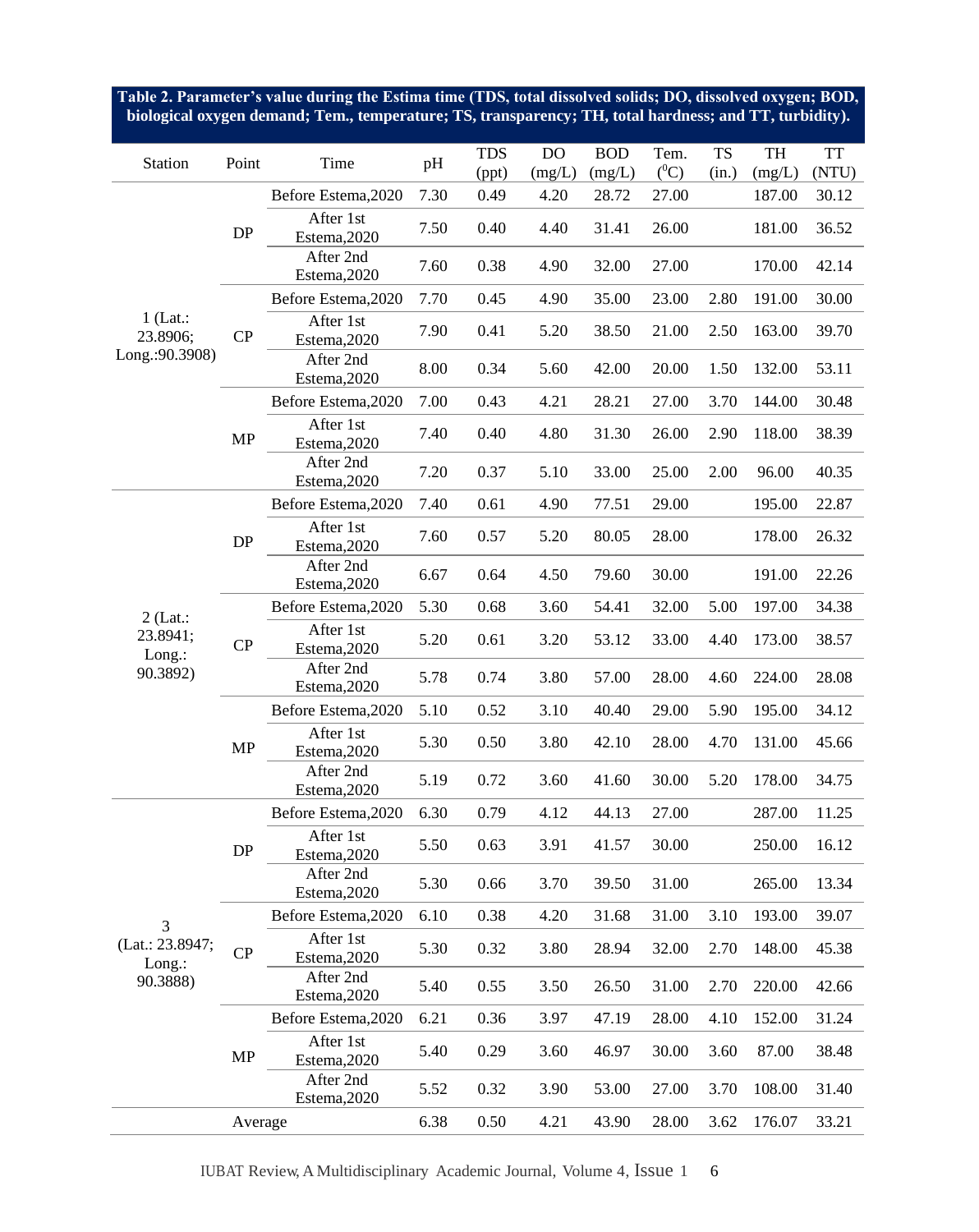**latitude; TDS, total dissolved solids; DO, dissolved oxygen; BOD, biological oxygen demand; Tem., temperature; TS, transparency; TH, hardness; and TT, turbidity).**

| Table 3. Mean values of multiple parameters based on latitude and longitude in all stations (Long., longitude; Lat.,<br>latitude; TDS, total dissolved solids; DO, dissolved oxygen; BOD, biological oxygen demand; Tem., temperature;<br>TS, transparency; TH, hardness; and TT, turbidity).                                                                                                                                                                                                                                                                                                                                                                                            |                 |                  |        |                           |        |                                                                                              |               |        |                |                                                                                                                                                                                                                                                                                                                                                                                                                                                                                                                                                                                                                                                                                    |        |  |  |
|------------------------------------------------------------------------------------------------------------------------------------------------------------------------------------------------------------------------------------------------------------------------------------------------------------------------------------------------------------------------------------------------------------------------------------------------------------------------------------------------------------------------------------------------------------------------------------------------------------------------------------------------------------------------------------------|-----------------|------------------|--------|---------------------------|--------|----------------------------------------------------------------------------------------------|---------------|--------|----------------|------------------------------------------------------------------------------------------------------------------------------------------------------------------------------------------------------------------------------------------------------------------------------------------------------------------------------------------------------------------------------------------------------------------------------------------------------------------------------------------------------------------------------------------------------------------------------------------------------------------------------------------------------------------------------------|--------|--|--|
| Long. $(°)$                                                                                                                                                                                                                                                                                                                                                                                                                                                                                                                                                                                                                                                                              | 90.390          | 90.389           | 90.388 | 90.387                    | 90.384 | 90.355                                                                                       | 90.355        | 90.390 | 90.389         | 90.388                                                                                                                                                                                                                                                                                                                                                                                                                                                                                                                                                                                                                                                                             | 90.387 |  |  |
|                                                                                                                                                                                                                                                                                                                                                                                                                                                                                                                                                                                                                                                                                          | $\,8\,$         | 2                | 8      | $\overline{2}$            | 7      |                                                                                              | 3             | 9      | $\overline{c}$ | 8                                                                                                                                                                                                                                                                                                                                                                                                                                                                                                                                                                                                                                                                                  | 4      |  |  |
| Lat. $(°)$                                                                                                                                                                                                                                                                                                                                                                                                                                                                                                                                                                                                                                                                               | 23.890          | 23.894           | 23.894 | 23.895                    | 23.898 | 23.900                                                                                       | 23.901        | 23.890 | 23.894         | 23.894                                                                                                                                                                                                                                                                                                                                                                                                                                                                                                                                                                                                                                                                             | 23.895 |  |  |
|                                                                                                                                                                                                                                                                                                                                                                                                                                                                                                                                                                                                                                                                                          | 6               | 1                | 7      | 6                         | 3      | 4                                                                                            | 5             | 8      | 0              | 6                                                                                                                                                                                                                                                                                                                                                                                                                                                                                                                                                                                                                                                                                  | 7      |  |  |
| Tem. $(^{\circ}C)$                                                                                                                                                                                                                                                                                                                                                                                                                                                                                                                                                                                                                                                                       | 28.25           | 29.21            | 28.68  | 28.36                     | 27.19  | 27.38                                                                                        | 26.45         | 27.23  | 30.15          | 30.15                                                                                                                                                                                                                                                                                                                                                                                                                                                                                                                                                                                                                                                                              | 27.02  |  |  |
| pН                                                                                                                                                                                                                                                                                                                                                                                                                                                                                                                                                                                                                                                                                       | 7.05            | 7.48             | 7.30   | 7.09                      | 7.15   | 7.17                                                                                         | 7.07          | 7.00   | 7.46           | 7.40                                                                                                                                                                                                                                                                                                                                                                                                                                                                                                                                                                                                                                                                               | 6.54   |  |  |
| D <sub>0</sub>                                                                                                                                                                                                                                                                                                                                                                                                                                                                                                                                                                                                                                                                           | 3.61            | 5.09             | 4.32   | 4.68                      | 5.99   | 5.89                                                                                         | 4.95          | 4.00   | 5.49           | 5.04                                                                                                                                                                                                                                                                                                                                                                                                                                                                                                                                                                                                                                                                               | 4.09   |  |  |
| (mg/L)                                                                                                                                                                                                                                                                                                                                                                                                                                                                                                                                                                                                                                                                                   |                 |                  |        |                           |        |                                                                                              |               |        |                |                                                                                                                                                                                                                                                                                                                                                                                                                                                                                                                                                                                                                                                                                    |        |  |  |
| <b>BOD</b>                                                                                                                                                                                                                                                                                                                                                                                                                                                                                                                                                                                                                                                                               | 25.88           | 32.35            | 35.68  | 39.81                     | 39.06  | 33.28                                                                                        | 38.97         | 27.57  | 44.92          | 29.2                                                                                                                                                                                                                                                                                                                                                                                                                                                                                                                                                                                                                                                                               | 48.1   |  |  |
| (mg/L)                                                                                                                                                                                                                                                                                                                                                                                                                                                                                                                                                                                                                                                                                   | 0.45            | 0.44             | 0.39   | 0.46                      | 0.43   | 0.57                                                                                         | 0.67          | 0.46   | 0.49           | 0.42                                                                                                                                                                                                                                                                                                                                                                                                                                                                                                                                                                                                                                                                               | 0.43   |  |  |
| <b>TDS</b><br>(ppt)                                                                                                                                                                                                                                                                                                                                                                                                                                                                                                                                                                                                                                                                      |                 |                  |        |                           |        |                                                                                              |               |        |                |                                                                                                                                                                                                                                                                                                                                                                                                                                                                                                                                                                                                                                                                                    |        |  |  |
| TT                                                                                                                                                                                                                                                                                                                                                                                                                                                                                                                                                                                                                                                                                       | 31.01           | 43.19            | 37     | 35.01                     | 24.57  | 29.54                                                                                        | 31.26         | 30.03  | 43.52          | 19.05                                                                                                                                                                                                                                                                                                                                                                                                                                                                                                                                                                                                                                                                              | 50.38  |  |  |
| (NTU)                                                                                                                                                                                                                                                                                                                                                                                                                                                                                                                                                                                                                                                                                    |                 |                  |        |                           |        |                                                                                              |               |        |                |                                                                                                                                                                                                                                                                                                                                                                                                                                                                                                                                                                                                                                                                                    |        |  |  |
| TH                                                                                                                                                                                                                                                                                                                                                                                                                                                                                                                                                                                                                                                                                       | 100.25          | 34.21            | 68.65  | 72.94                     | 61.63  | 61.38                                                                                        | 45.38         | 191.36 | 137.29         | 135.35                                                                                                                                                                                                                                                                                                                                                                                                                                                                                                                                                                                                                                                                             | 102.19 |  |  |
| (mg/L)                                                                                                                                                                                                                                                                                                                                                                                                                                                                                                                                                                                                                                                                                   |                 |                  |        |                           |        |                                                                                              |               |        |                |                                                                                                                                                                                                                                                                                                                                                                                                                                                                                                                                                                                                                                                                                    |        |  |  |
| $TS$ (in.)                                                                                                                                                                                                                                                                                                                                                                                                                                                                                                                                                                                                                                                                               | 4.93            | 6.93             | 6.10   | 6.34                      | 6.63   | 5.40                                                                                         | 5.29          | 4.03   | 6.81           | 5.10                                                                                                                                                                                                                                                                                                                                                                                                                                                                                                                                                                                                                                                                               | 3.78   |  |  |
| standard value. Further Table 3 presents the<br>average parameter value for all stations.<br>Fig. 3 shows the Pearson's correlation<br>coefficients of all water quality parameters.<br>The temperature had a negative correlation<br>with turbidity (TT) and transparency (TS) (-<br>0.07 and -0.17). The temperature does not<br>seem to have any significant association<br>with the other water quality parameters. pH<br>negatively correlated with TDS and TT (-<br>0.17 and -0.17). Except for turbidity and<br>total<br>relationship with all other parameters. For<br>instance,<br>significant positive relationship with pH<br>$(0.41)$ and transparency $(0.32)$ . BOD and TS | hardness,<br>DO | DO had<br>showed | a<br>a | positive<br>statistically |        | quality parameters. According<br>was highly correlated.                                      |               |        |                | parameters (0.10~0.26). TDS was negatively<br>correlated with pH $(-0.17)$ , TH $(-0.15)$ , and<br>TS (-0.34), and positive relation was<br>observed with TT (0.55). TT positively<br>associated with BOD $(0.10)$ , TDS $(0.55)$ ,<br>and TS (0.05) and negatively correlated with<br>other parameters. TH showed a negative<br>correlation with DO $(-0.04)$ , TDS $(-0.15)$ ,<br>TT $(-0.41)$ , and TS $(-0.41)$ and a weakly<br>positive relation with temperature (0.27), pH<br>$(0.12)$ , and BOD $(0.23)$ . There was no<br>significant positive or negative correlation<br>observed between TS and other water<br>to the<br>findings in this study, none of the parameters |        |  |  |
| showed a negative correlation (-0.14) and a                                                                                                                                                                                                                                                                                                                                                                                                                                                                                                                                                                                                                                              |                 |                  |        |                           |        |                                                                                              | 4. Conclusion |        |                |                                                                                                                                                                                                                                                                                                                                                                                                                                                                                                                                                                                                                                                                                    |        |  |  |
| weak positive correlation with other                                                                                                                                                                                                                                                                                                                                                                                                                                                                                                                                                                                                                                                     |                 |                  |        |                           |        | Turag River is an upper tributary river of the<br>Buriganga river flowing beside Dhaka city. |               |        |                |                                                                                                                                                                                                                                                                                                                                                                                                                                                                                                                                                                                                                                                                                    |        |  |  |

## **4. Conclusion**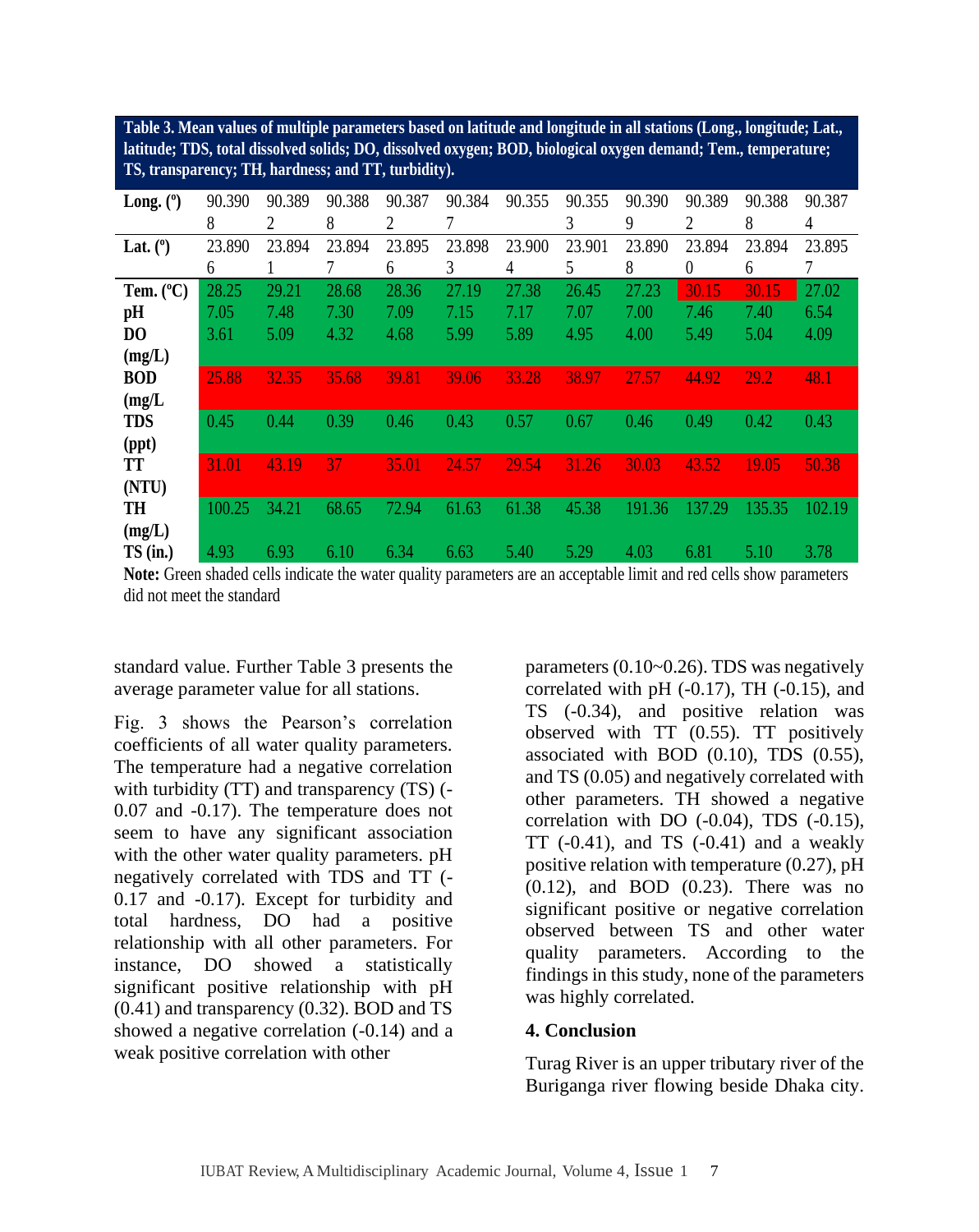This study was aimed to conduct assessing the physicochemical parameters of the Turag River water. According to the results, the physicochemical parameters indicate that river water quality is not suitable for aquatic life. Effective measures should be taken to reduce the level of pollution of the Turag River water. An effluent treatment plant (ETP) and a low-cost water treatment process should be developed, and the local authority must take appropriate measures to protect river water. In addition, it is necessary to manage residential and industrial wastes properly to reduce the buildup of pollutants in the Turag River and limit the destruction of the ecosystem.



**Fig. 3 Pearson's correlation matrix among various water quality parameters (Long., longitude; Lat., latitude; TDS, total dissolved solids; DO, dissolved oxygen; BOD, biological oxygen demand; Tem., temperature; TS, transparency; TH, hardness; and TT, turbidity).**